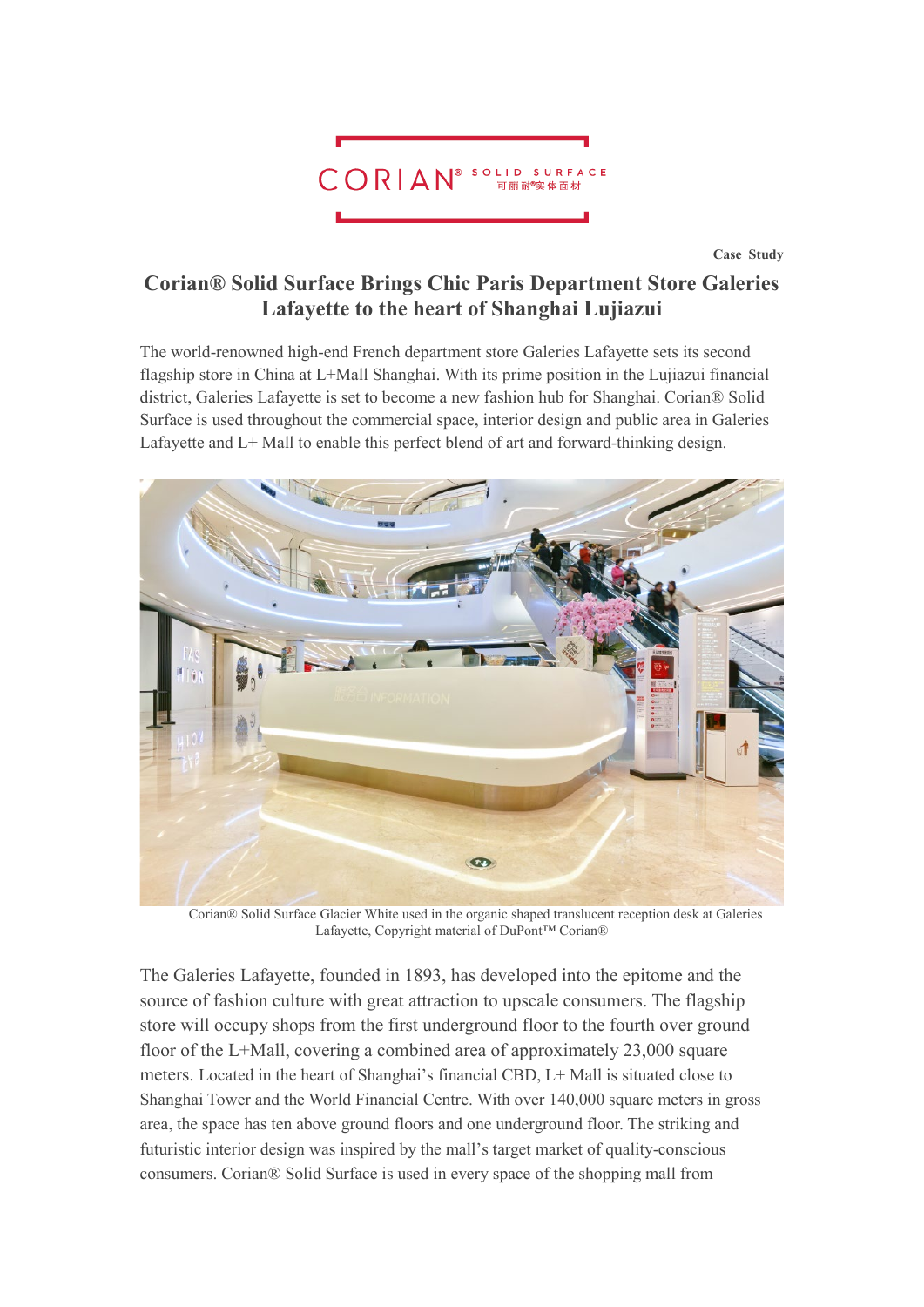washroom to hallway to elevator to reception to countertop to basin.



Mall interior cladding, column cladding, elevator hall, and retail shop countertops all made use of Corian® Solid Surface. Copyright material of DuPont™ Corian®

Immersive skylight above the main arcade aims to resemble the night sky. Coupled with Corian® cladding and fluid LED light bands, a strong visual motif takes visitors on a journey through the space. The concept of the "walkable" skylight structure also allows people to go sightseeing on the roof using the entrance on the 11th floor. These are only possible with Corian® Solid Surface leveraging seamless joint and translucency capability without compromising functional benefits such as hygiene and easy to maintain.



Mall interior cladding, column cladding, elevator hall, and retail shop countertops all made use of Corian® Solid Surface. Copyright material of DuPont™ Corian®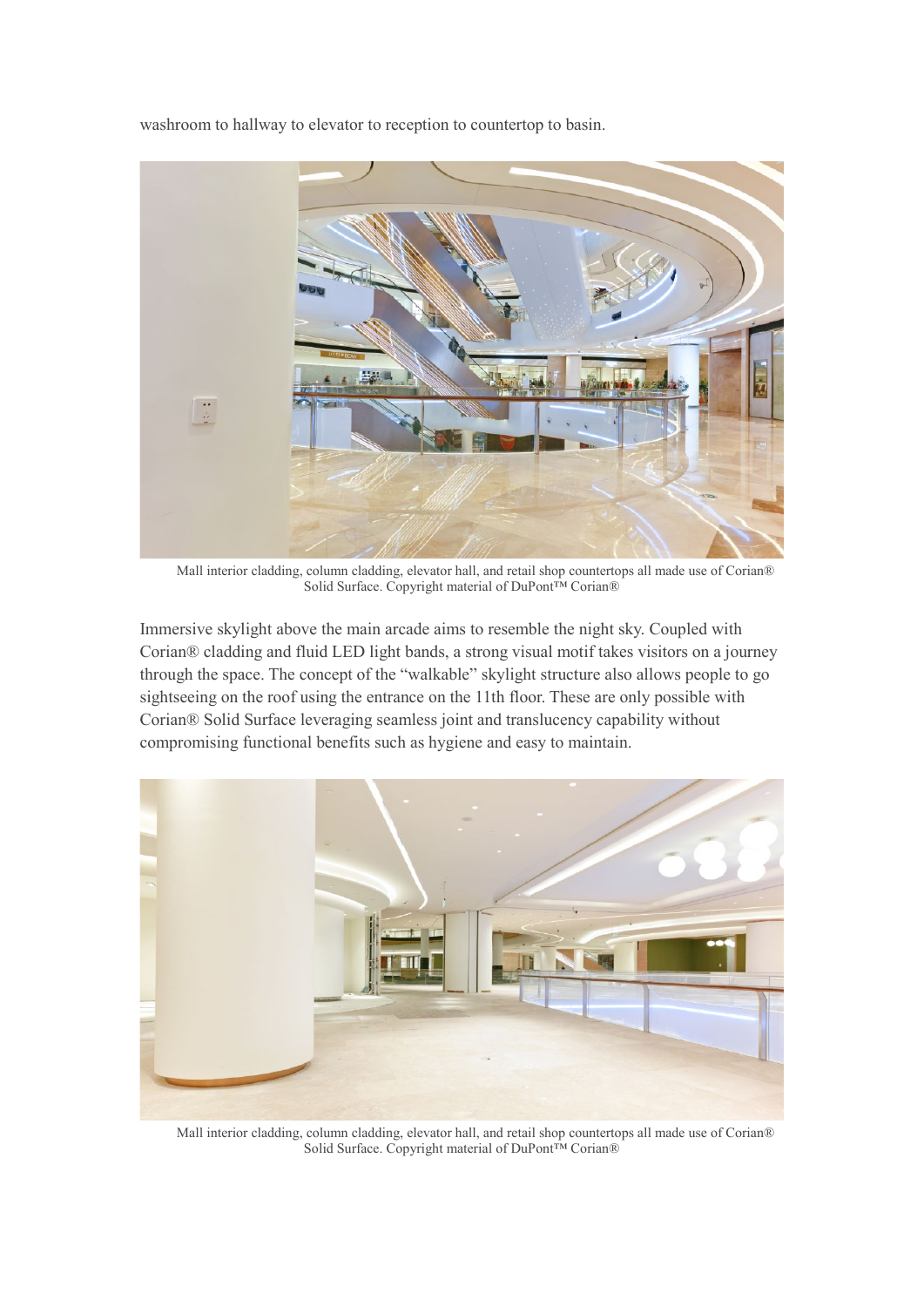

Mall interior cladding, column, elevator hall, and retail shop countertops all made use of Corian® Solid Surface. Copyright material of DuPont™ Corian®

Differ from the L+Mall's futuristic concept, Galeries Lafayette features traditional French noble concept with wood and brass. Using Corian® Solid Surface Glacier White, the paradoxical future classic designs are bridged through organic shaped interior façade seamlessly joint with columns and enhanced with specially designed flowing light which sets apart different spaces in the shopping mall.



Mall nursing room, washroom countertop, interior cladding, basins and toilet partition with Corian® Solid Surface Glacier White. Copyright material of DuPont™ Corian®\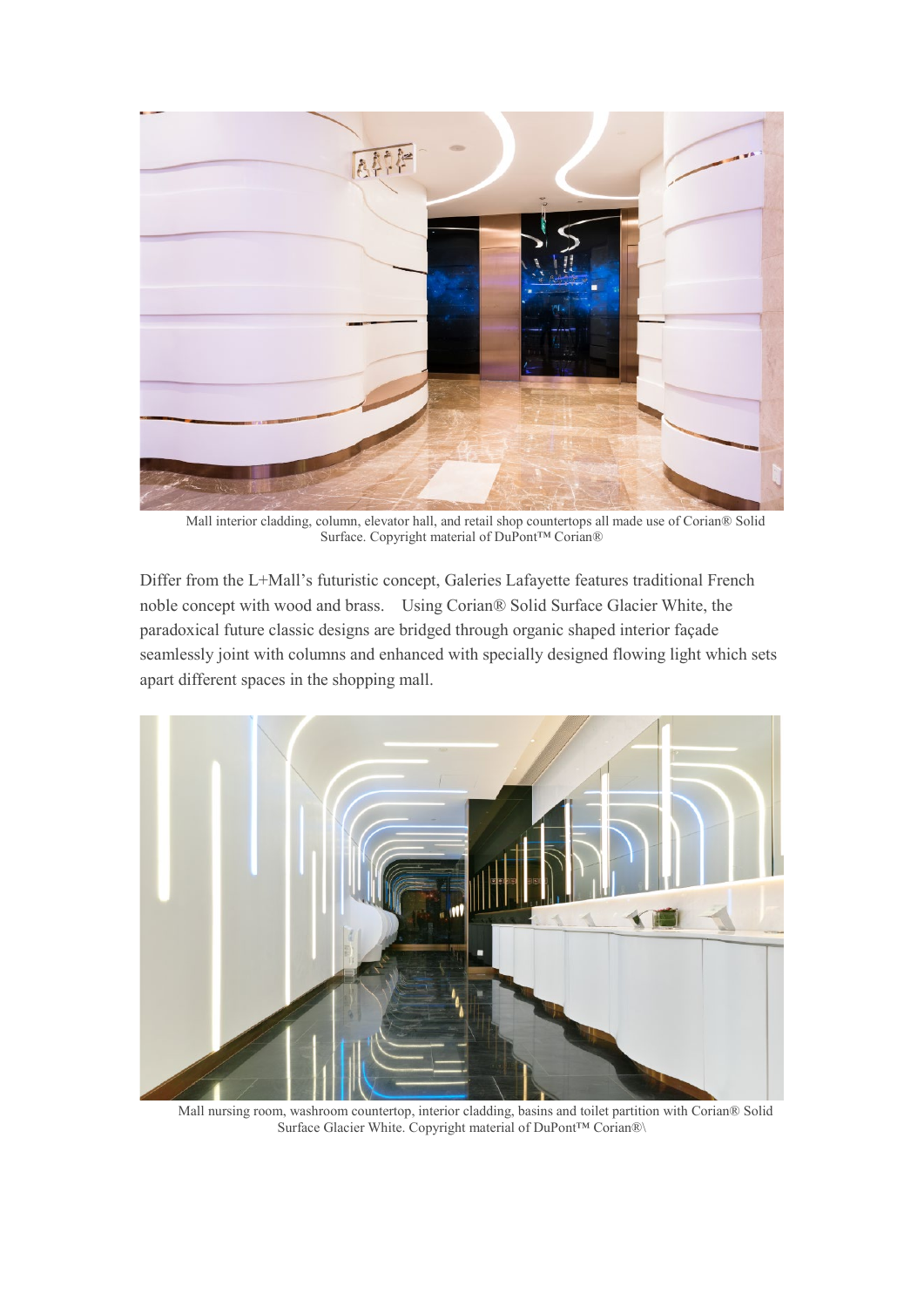

Mall nursing room, washroom countertop, interior cladding, basins and toilet partition with Corian® Solid Surface Glacier White. Copyright material of DuPont™ Corian®\



Mall nursing room, washroom countertop, interior cladding, basins and toilet partition with Corian® Solid Surface Glacier White. Copyright material of DuPont™ Corian®\

With new portfolio of stores, art and delights, L+Mall moves away from the typical food-centric mall concept and redefines the mall and shopping experience in Shanghai. Once again, Corian® Solid Surface has made revolutionary design possible and sets L+Mall a new fashion icon in modern CBD.